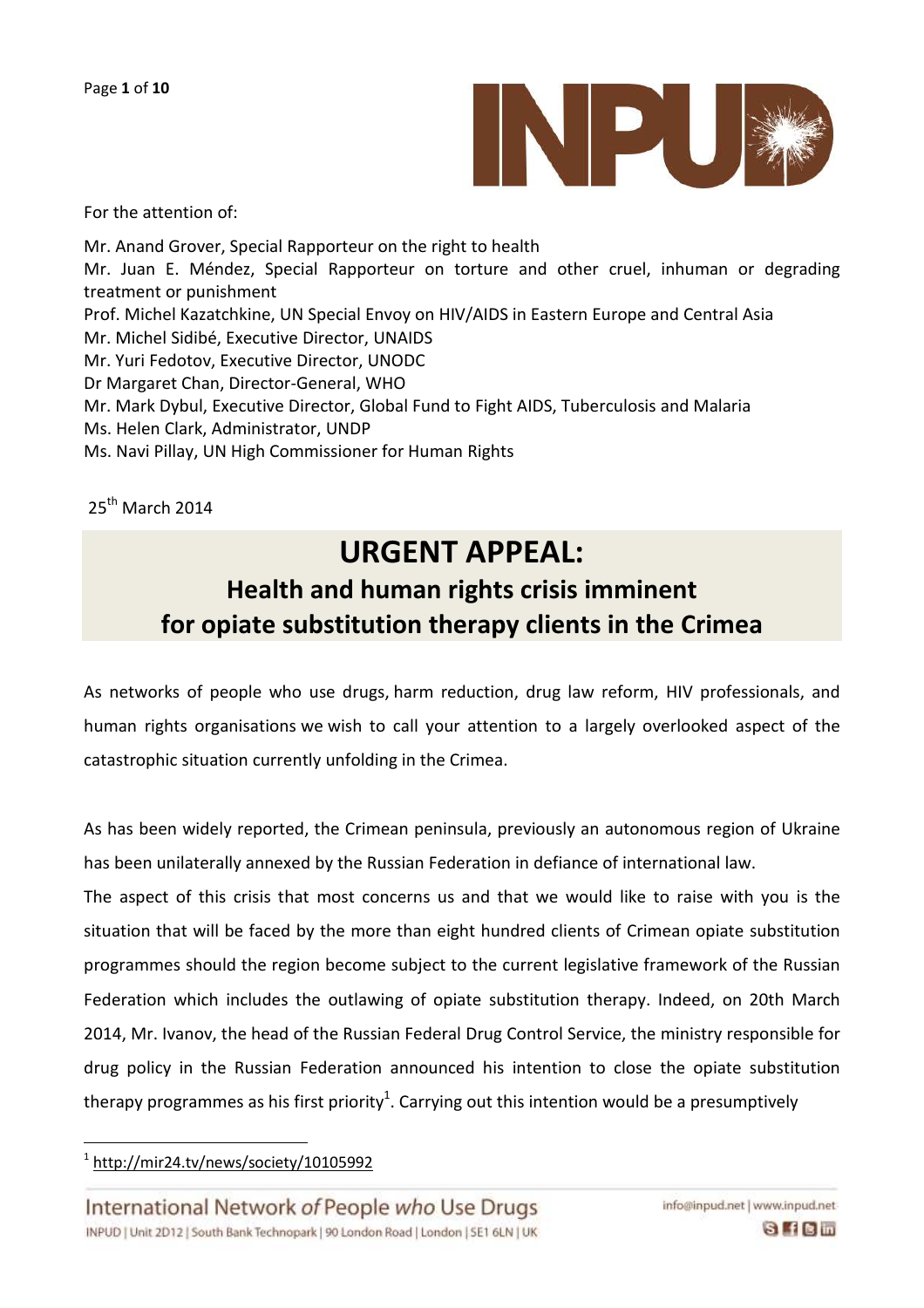

illegal measure under Article 12 of the International Covenant on Economic, Social and Cultural Rights and specifically would represent a retrogressive measure with regards to achieving the highest attainable standard of health, and in particular, access to essential medicines. This point is clarified in General Comment 14 of the Committee on Economic, Social and Cultural Rights (UN Doc. E/C.12/2000/4).

According to the ICESCR, states have a legal obligation to take all measures, whether they be legislative, administrative, budgetary, to the maximum of their available resources, to realize progressively the rights in the covenant, including the right of all persons to the highest attainable standard of health. Following the UN Committee on Economic, Social and Cultural Rights, it is presumptively illegal to take retrogressive measures that would undermine or move back from this progressive realization which is embodied in the provision of OST programmes.

We note that "there is a strong presumption that retrogressive measures taken in relation to the right to health are not permissible. If any deliberately retrogressive measures are taken, the State party has the burden of proving that they have been introduced after the most careful consideration of all alternatives and that they are duly justified by reference to the totality of the rights provided for in the Covenant in the context of the full use of the State party's maximum available resources" (UN Doc. E/C.12/2000/4). Whilst it is possible for states to justify taking a step backward, the onus is on the state to make that case and to show that the measure in question has been taken after the most careful consideration of all alternatives and is duly justified by reference to the totality of the state's obligations under the Convention. We conclude from an examination of the facts and the Convention that not only is denying current recipients of OST presumptively illegal as a retrogressive measure but also that it cannot be justified by the Russian Federation.

Methadone and buprenorphine are commonly prescribed to opiate dependent people and both are included in the WHO Model List of Essential Medicines. The provision of opiate substitution therapy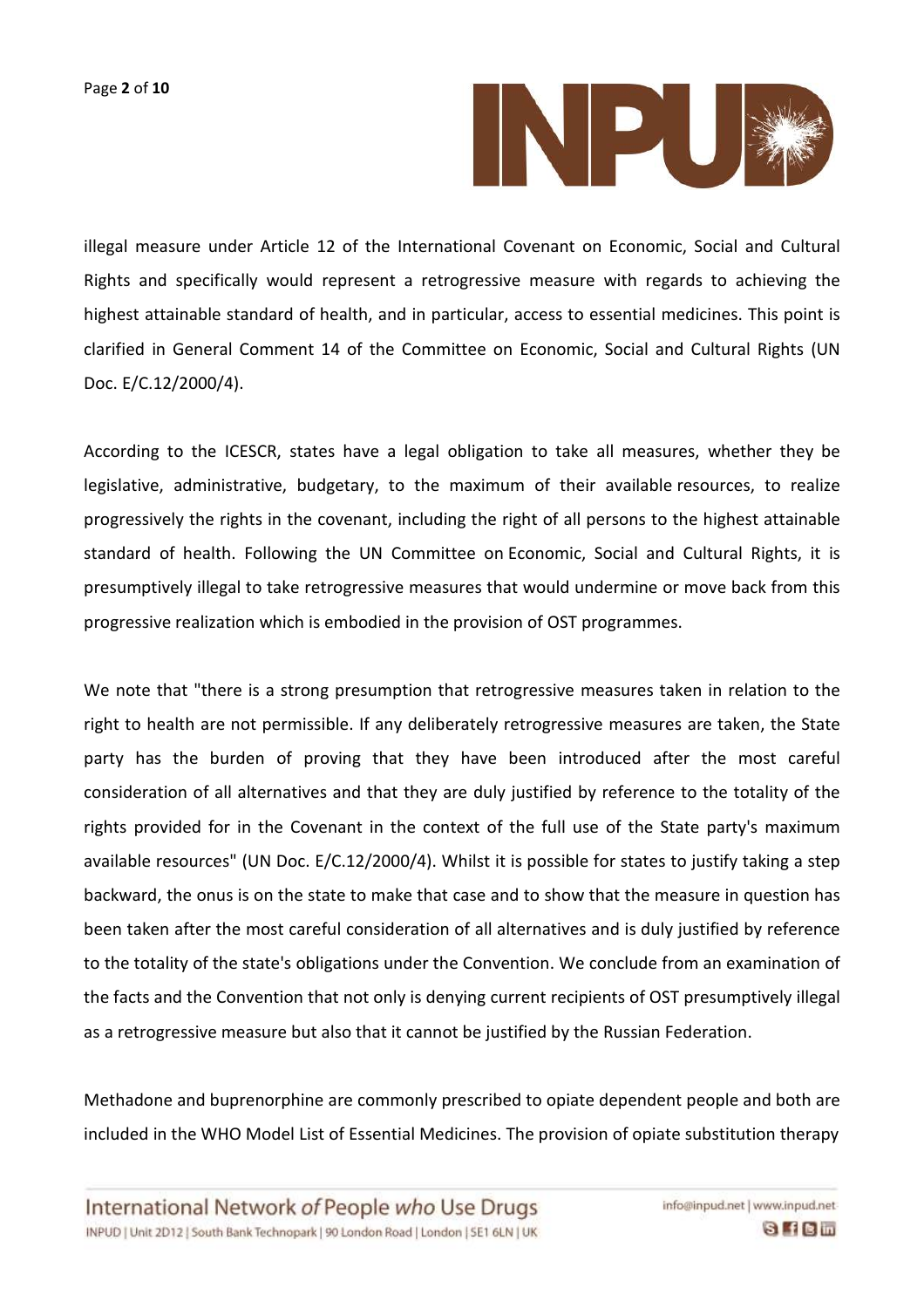

is recognised by WHO, UNAIDS and UNODC as an essential part of an effective response to HIV amongst people who use opiates and is a key element of the package of internationally recognised harm reduction interventions. In spite of this international guidance, the provision of opiate substitution therapy is illegal in the Russian Federation. Denial of access to such essential medicines - including abrupt "weaning" to a zero dose for those receiving this treatment - defies the internationally accepted scientific consensus and is a fundamental breach of human rights, principally that of the right to the highest attainable standard of health. Denial of opiate substitution therapy has been described by the Special Rapporteur on torture and other cruel, inhuman or degrading treatment or punishment, Mr. Juan E. Méndez, as a "particular form of illtreatment and possibly torture of drug users" (A/HRC/10/44 and Corr.1, para. 57). The World Health Organisation has also noted that cutting opiate maintenance patients off abruptly and arbitrarily from their medicines ran be clinically harmful and constitutes inhuman treatment<sup>2</sup>. Furthermore, this action would breach the human right to non-discrimination as the rights in the ICESCR, including that to the highest attainable standard of health, are to be enjoyed without discrimination, including on the basis of "other status." (ICESCR, Article 2.2). Depriving patients of access to methadone, an internationally recognized and recommended essential medicine, by criminalizing it is to effectively discriminate against people based on their health status, in this case, opiate dependence.

We also draw your attention to the fact that the Committee on Economic, Social and Cultural Rights has expressed its concerns over the legal ban on OST in Russia and strongly advised Russia to provide access to OST in order to fulfil its obligations under Article 12 of the International Covenant on Economic, Social and Cultural Rights (CESCR. Concluding Observations. Russian Federation, June 2011, para 29).

 $\overline{a}$ 

<sup>&</sup>lt;sup>2</sup> WHO, UNODC, UNAIDS (2004), 'Substitution maintenance therapy in the management of opioid dependence and HIV/AIDS prevention: position paper'.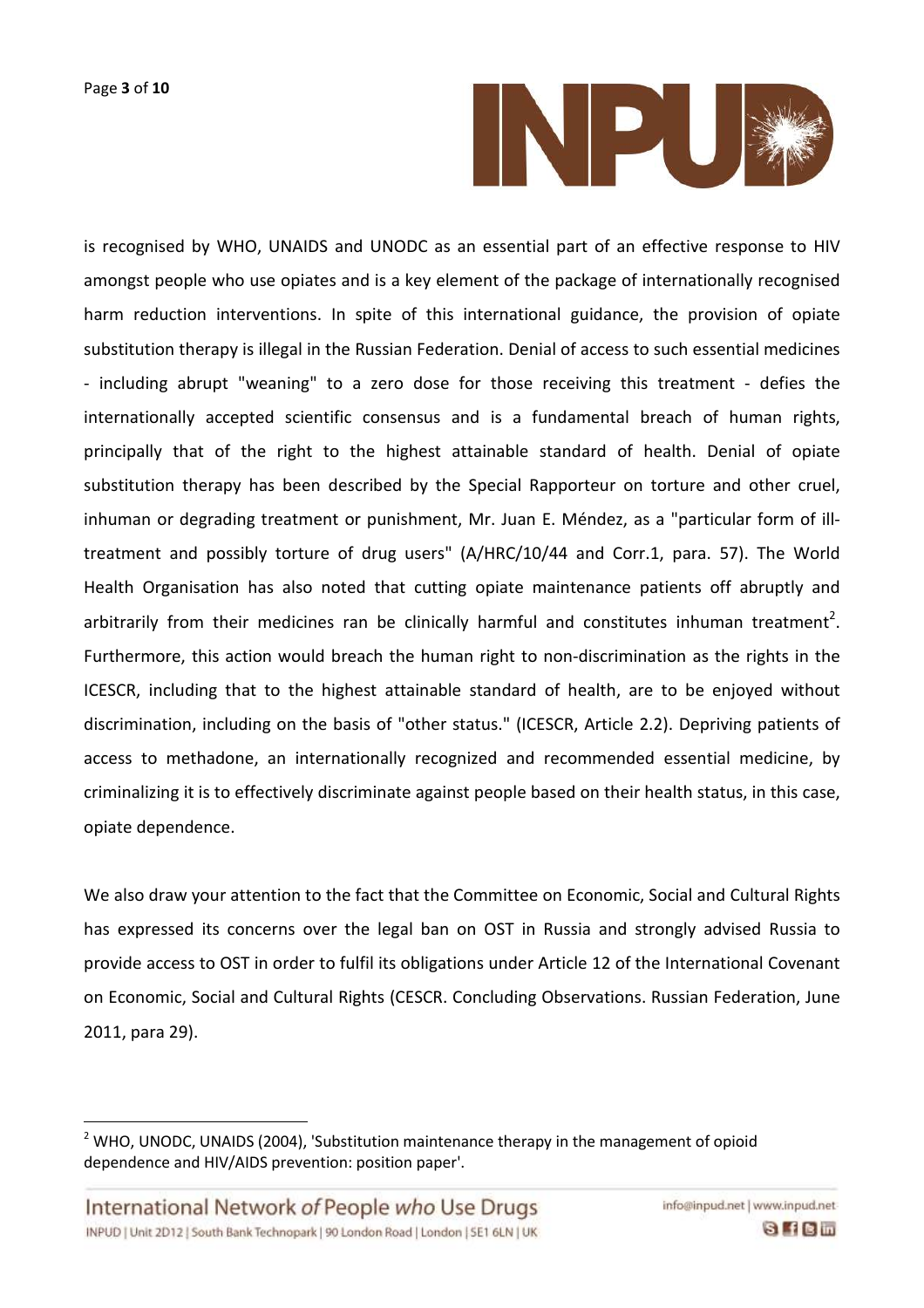

Current supplies of methadone and buprenorphine in the Crimea are expected to last for at most another month, and in some cities, for only two weeks, and in preparation for the likelihood that the region will become subject to the legislative framework of the Russian Federation, doctors working in opiate substitution programmes have already begun reducing the doses of their clients, some of whom report that their doses have been cut by as much as 25%. Members of the drug using community, and in particular clients of the OST programmes are likely therefore to be amongst the first refugees from Crimea now that the territory has come under Russian control, and if they cannot leave they will experience immediate and wide ranging breaches of their human rights and a decline in their health. Closure of the OST programmes would in addition to being a retrogressive measure, subject the current clients to a treatment program that has been widely condemned as unscientific, ineffective and cruel.<sup>3</sup>

One further likely consequence of closure of the programs is a rise in both HIV and HCV prevalence rates, as well as overdose, as many of those currently in receipt of OST are almost certain to return to injecting drug use. Given the reluctance of the Russian authorities to provide needle and syringe programs, needle sharing is an inevitable consequence. The human rights and public health cost is therefore significant.

We are therefore calling upon you all to issue a public statement making clear the imminent risk that this population faces of losing access to essential medicines, we are requesting that you raise the issue with the Russian government urging them not to close down the currently running opiate substitution programmes; and we are calling upon you to raise the issue with utmost urgency with the Human Rights Council with a view to ensuring continued access to the programmes. We request that the Global Fund makes contingency plans to cater for the possible relocation of large numbers of Crimean OST patients, and ensures that provision is made for their uninterrupted

 $\overline{a}$ 

<sup>&</sup>lt;sup>3</sup> Human Rights Watch (November, 2007), Rehabilitation Required: Russia's Human Rights Obligation to provide Evidence-based Drug Dependence Treatment.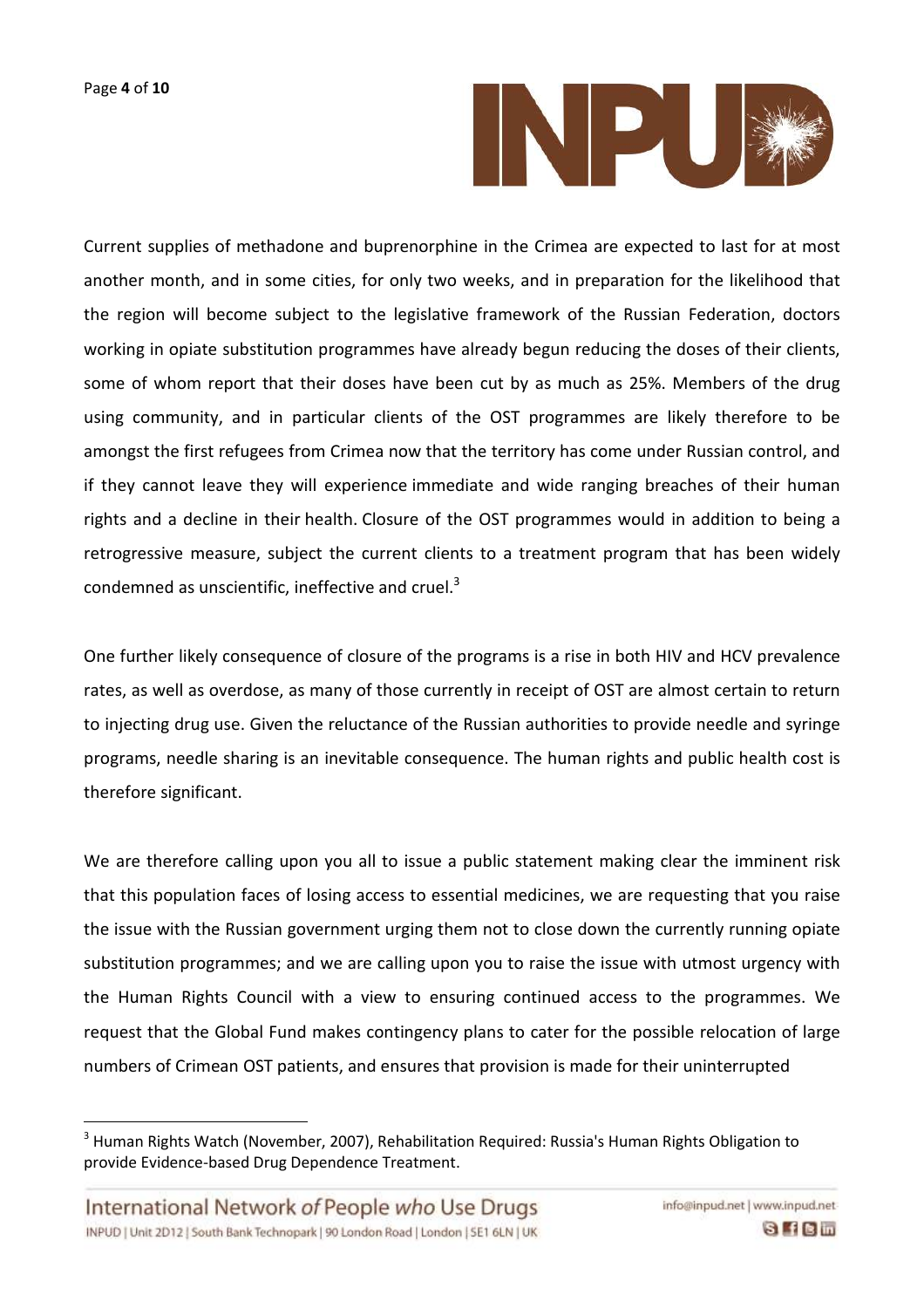

access to the essential medicines that they are currently receiving. We call upon UNAIDS to consider withdrawing sponsorship from, and not to participate in, the upcoming Eastern Europe and Central Asian HIV/AIDS Conference (EECAC) in May in Moscow, and to make it clear that this is as a result of Russian actions in the Crimea as well as the ongoing human rights violation of denying access to an essential medicine for people who use drugs in the Russian Federation for whom it should be a therapeutic option (which means that members of one of the key populations most affected by the HIV epidemic in Russia and the region cannot safely attend the conference without risking their heath and/or their liberty).

Yours sincerely,

curcasin

**Dr Eliot Ross Albers, Phd Executive Director International Network of People who Use Drugs (INPUD)**

Igor Kouzmenko Board Member Eurasian Network of People who Use Drugs (ENPUD)

Olga Belyaeva Board Member Association of Substitution Treatment Advocates of Ukraine (ASTAU)

Andrey Klepikov Executive Director International HIV/AIDS Alliance in Ukraine

Sergey Votyagov Executive Director Eurasian Harm Reduction Network (EHRN)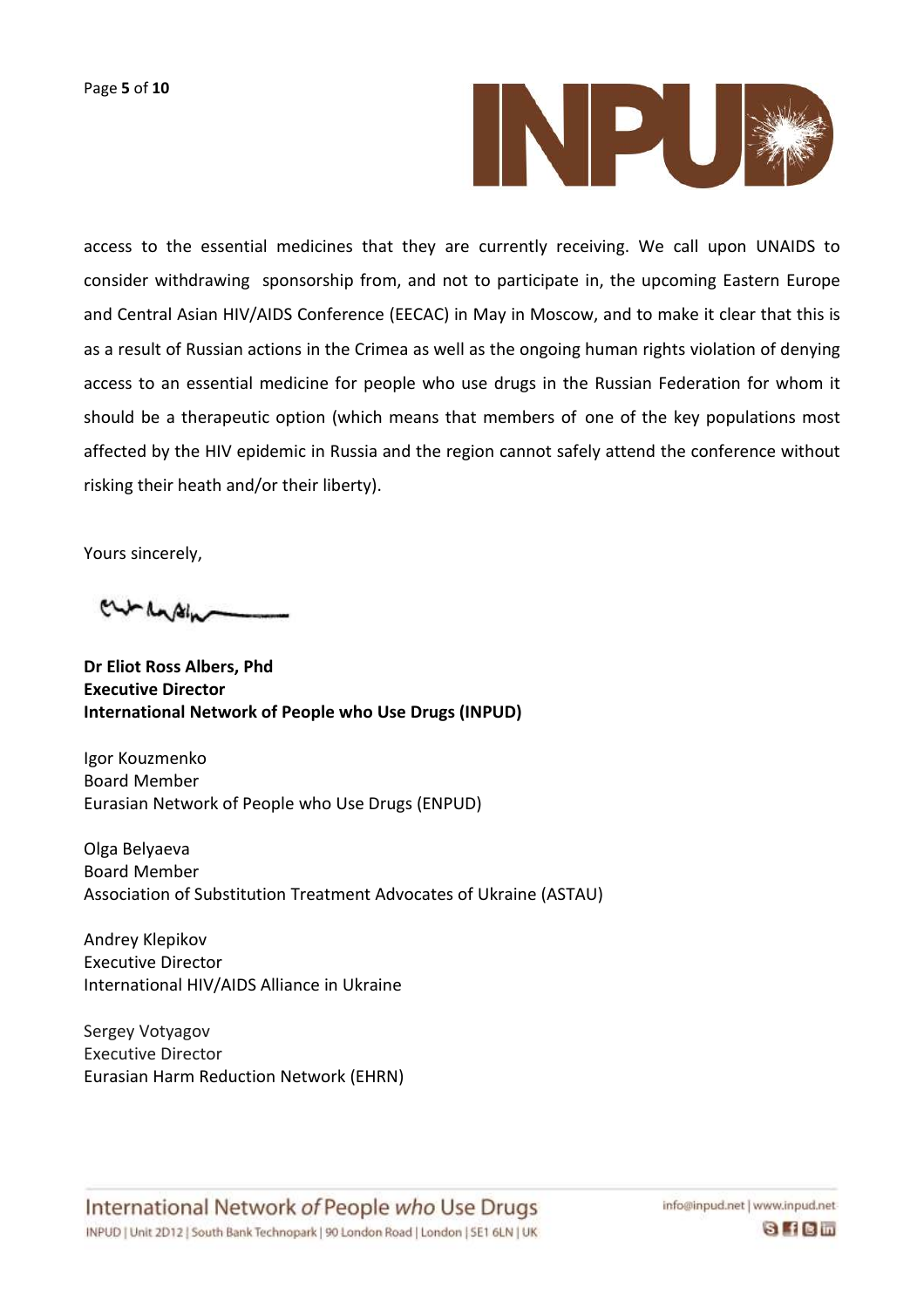

Richard Elliott Executive Director Canadian HIV/AIDS Legal Network

Alvaro Bermejo Executive Director International HIV/AIDS Alliance

Professor Françoise Barré-Sinoussi President International AIDS Society & 2008 Laureate of the Nobel Prize in Medicine

Professor Chris Beyrer President Elect International AIDS Society

Anya Sarang Executive Director Andrey Rylkov Foundation for Health and Social Justice, Moscow

Rick Lines Executive Director Harm Reduction International

Daniel Wolfe and Kasia Malinowska-Sempruch Open Society Foundations

Steve Rolles Senior Policy Analyst Transform Drug Policy Foundation

Ann Fordham Executive Director International Drug Policy Consortium (IDPC)

Annie Madden Executive Officer Australian Injecting & Illicit Drug Users League (AIVL)

Berne Stalenkrantz Executive Director Swedish Drug Users' Union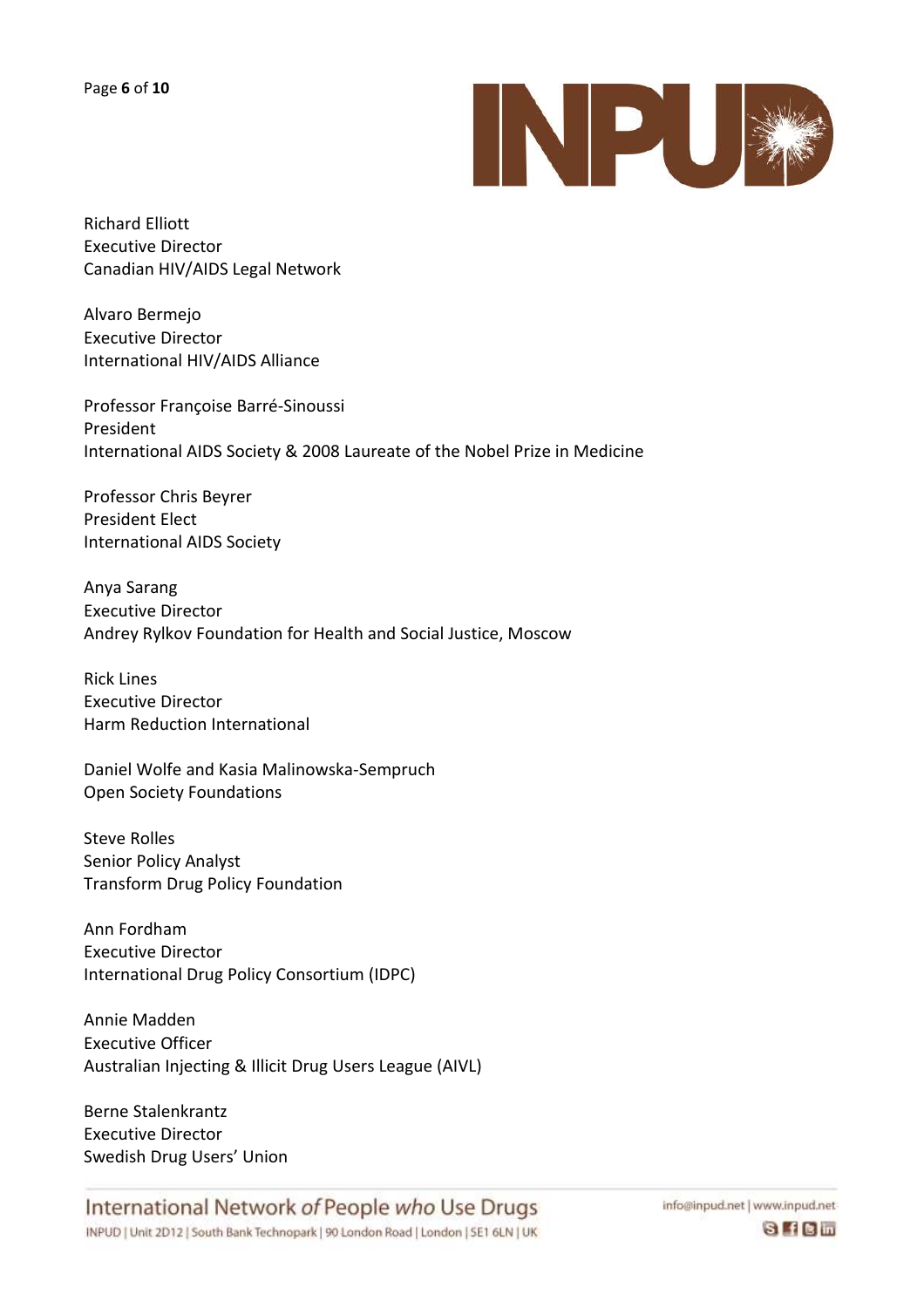

Edo Agustian National Coordinator Indonesian Drug User Network (PKNI)

Ruth Morgan Thomas Global Coordinator The Global Network of Sex Work Projects (NSWP)

Aliya Rakhmetova Executive Director SWAN Foundation for the Human Rights of Sex Workers

Borche Bozhinov President STAR-STAR, Macedonia

Pye Jakobsson National Coordinator Rose Alliance

Ms. Anastacia Elle Ryan, MSc Chairperson International Committee on the Rights of Sex Workers in Europe – ICRSE

Morgane Merteuil General Secretary **STRASS** 

Licia Brussa Director TAMPEP International Foundation

Anita Krug Executive Director Youth RISE

Khuất Thị Hải Oanh, MD, MSc Executive Director/Giám đốc Center for Supporting Community Development Initiatives (SCDI)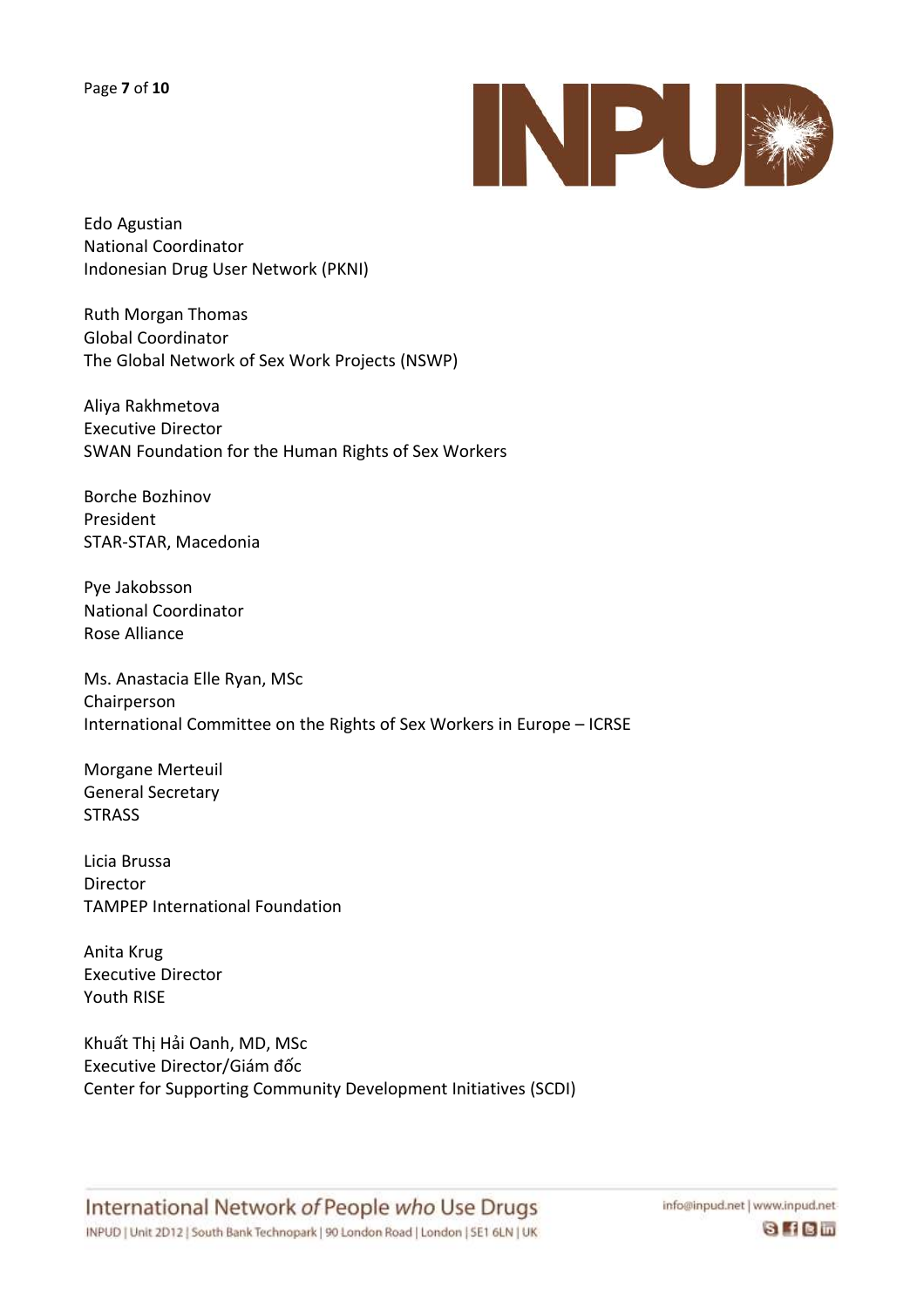

Sharon Stancliffe, MD Medical Director Harm Reduction Coalition

Professor Chris Beyrer Director Center for Public Health and Human Rights, Johns Hopkins University

Luiz Paolo Guanabara Executive Director Psicotropicus

Katherine Irene Pettus Correspondent Access to Opioid Medications Europe (ATOME)

Sebastian Saville Executive Director International Doctors for Healthy Drug Policies

Yusef Azad Director of Policy and Campaigns NAT (National AIDS Trust)

Karyn Kaplan Director, International Hepatitis/HIV Policy and Advocacy Treatment Action Group

Dr Alice Welbourn Founding Director Salamander Trust

R. Douglas Bruce, MD, MA, MSc Assistant Professor of Medicine and Epidemiology Yale AIDS Program

Mark Kinzly Board Member National Harm Reduction Coalition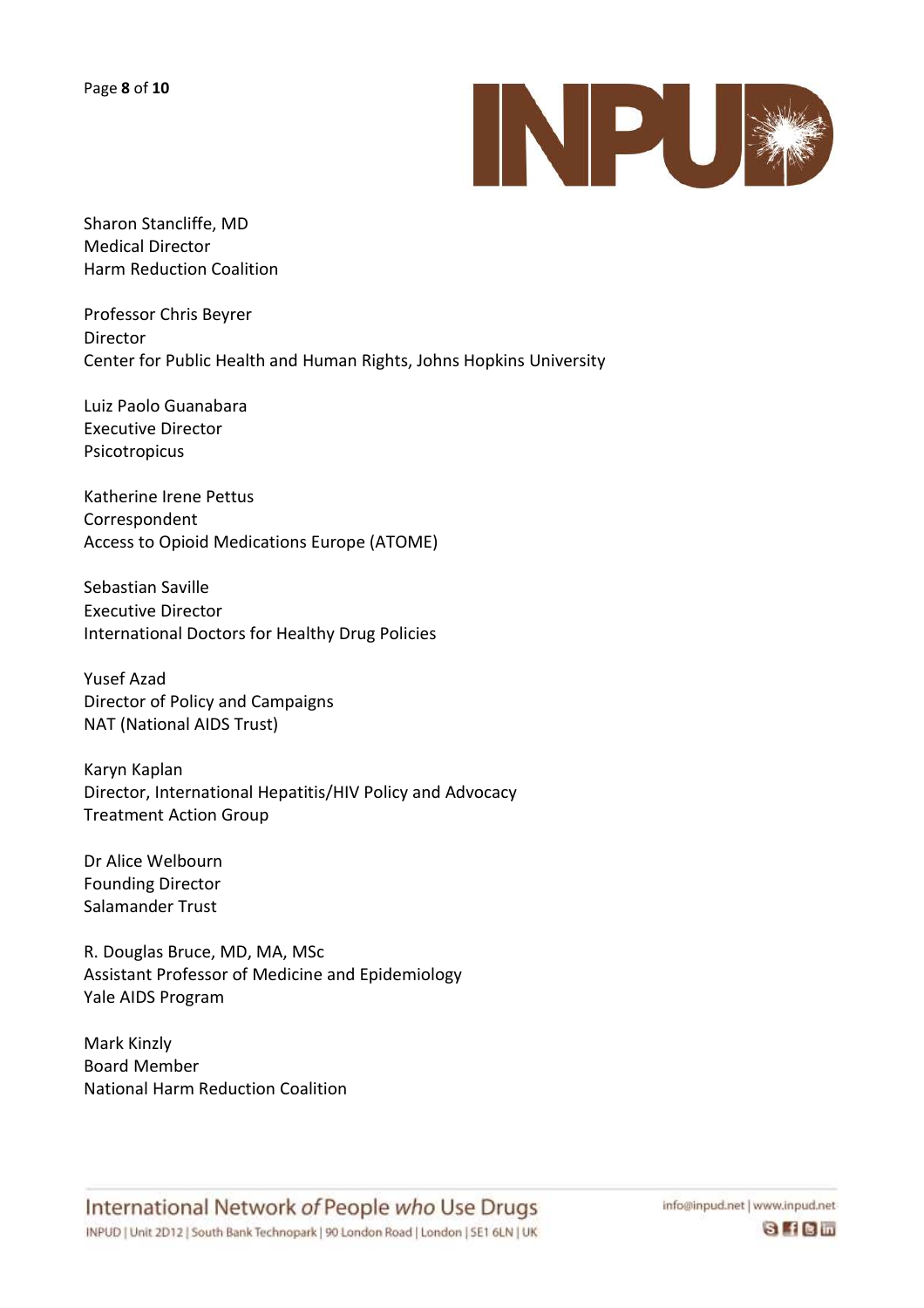Page **9** of **10**



Glenn Backes, MSW, MPH Public Policy Research & Consulting Sacramento, California, USA

Andrea Benzacar Editorial Director Treatment Action Group

Jeremiah Johnson HIV Prevention Research & Policy Coordinator Treatment Action Group

Robert Heimer Professor Yale School of Public Health

Mike Selick Policy and Participant Action Associate New York Harm Reduction Educators (NYHRE)

Matt Curtis Policy Director VOCAL New York

Jorge Hernández Tinajero Executive Director CuPIHD

Anke van Dam Chair AIDS Action Europe

Jan Stola Coordinator Youth Organisations for Drug Action

Brian West Chair European AIDS Treatment Group